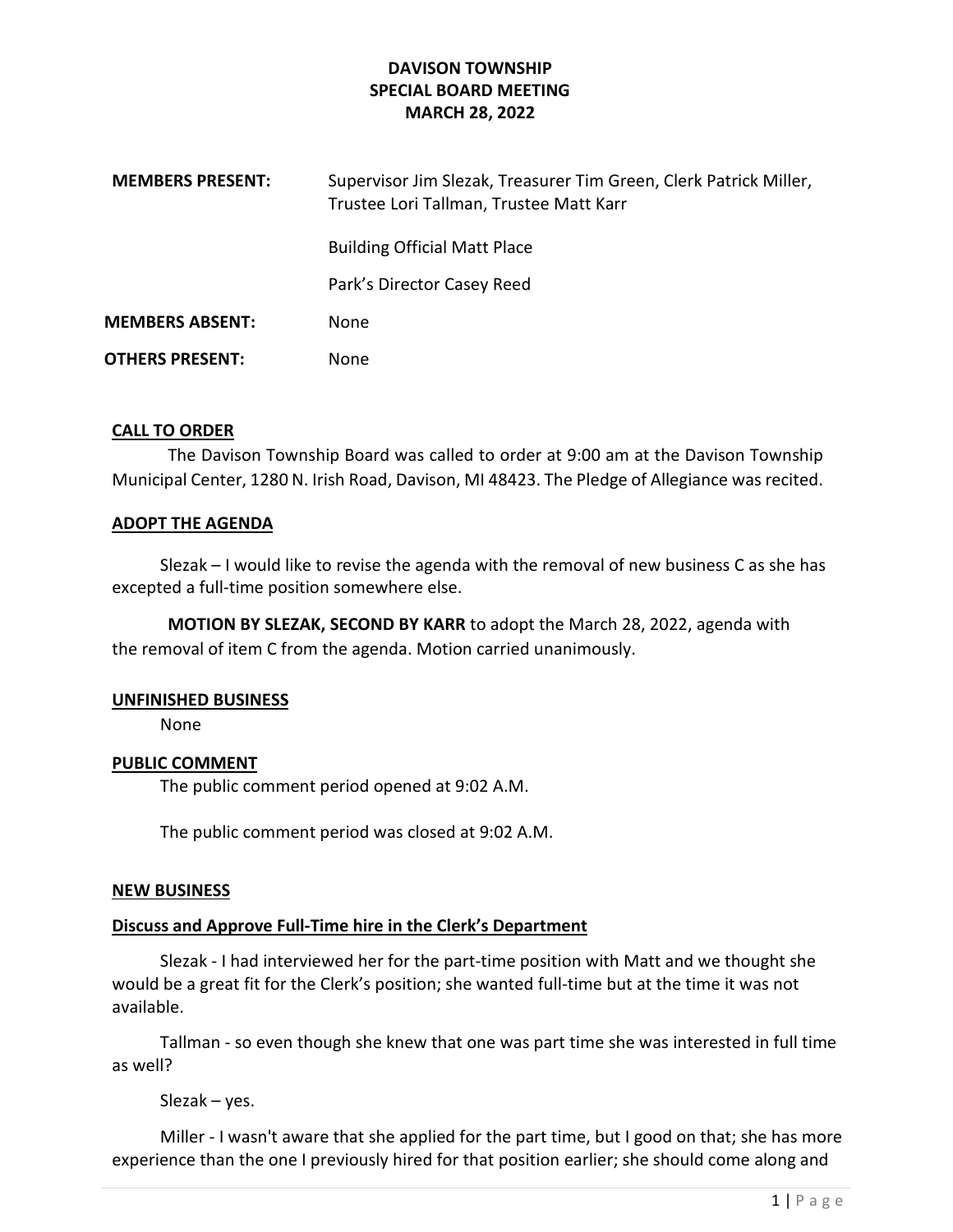work side Alma and get a handle on payroll and insurance and stuff.

MOTION BY MILLER, SECOND BY TALLMAN to hire Kimberly Sparks to replace Alma's old job starting at \$19.50/hour full-time with 35-hours a week and start date April 10<sup>th</sup>, 2022 with contingent on background check and drug test done. Roll Call; Tallman – yes; Miller – yes; Slezak – yes; Karr – yes; Green – yes. Motion carried unanimously.

### Discuss and Approve Full-Time hire in the Building Department

 Slezak – Matt and I interviewed Mantei; he has been at Vienna Township; has all his licenese; replace building and code enforcement both; one that Charm Healy is contracting right now; I know Charm would like to be out by August; this would replace two employees we had in the past.

Karr - so basically our building guy and our code enforcement? And Matt would be zoning?

 Slezak - didn't know exactly what his pay was there until I offered him 31 and he said that was a lateral move he's not coming for that; \$33.00/hour offered then was going to talk with his wife and also with two weeks' vacation to start and he'll be on a 6-month probationary period; And he'll get a \$0.50 increase after that; also has more vacation time there so to possibly add one more week to his vacation here for a total of 3-weeks.

Karr - so that would be \$33 an hour at 35 hours a week not 40 hours?

Slezak – yes.

Tallman - so that is hourly not a salary position with benefits?

Slezak – yes; their benefits almost mere our benefits.

Miller - at \$33 that would put him high coming in, and it dwarfs others we have in here.

 Karr - you have to remember we paid Jeremy \$56,000 and we paid Kris \$40,000, that is \$96,000 a year with two benefit packages; we will be down to one guy paying \$60,000 and one benefit package.

Miller - does he have any training as far as education in the planning?

Place – he has building official, plan reviewer, building inspector.

Miller – does he have any planning that is put on by the Michigan Planner's Association.

 Place – no, we didn't get into that, this position is just for building inspector and code enforcement.

 Tallman - give me an understanding or overview on how you're going to separate these two things; because before we had Jeremy, Kris and you; and we discussed the pay raise it was you taking on more of the planning and zoning; so, he is going to take over the building part of it?

 Place - I will always be doing building along with him; I will be the building official response for enforcement of the code; gives us a position where one is gone, they can fill in.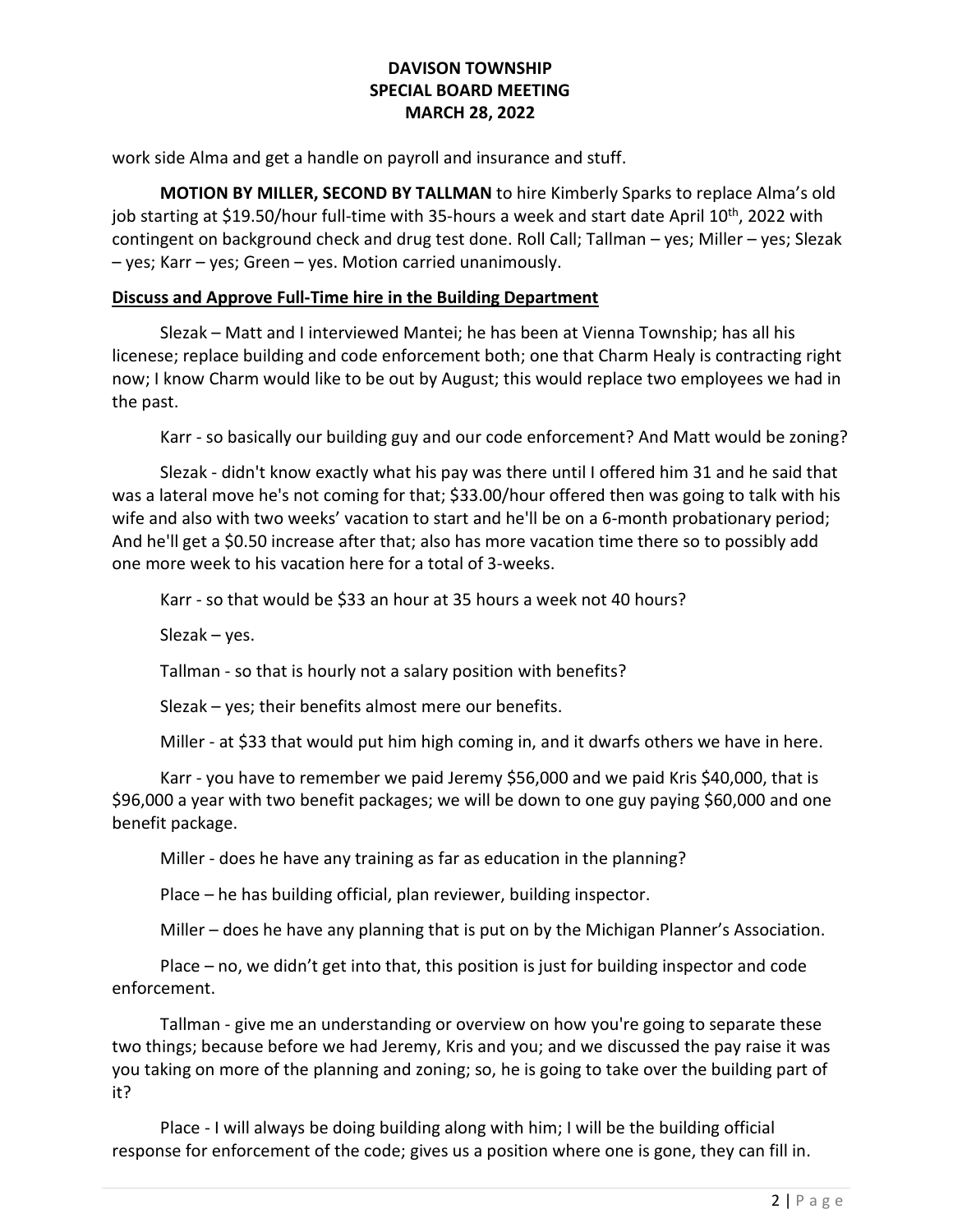Tallman - so all the planning and zoning would be handled by you?

Place – yes.

Miller - the Planning Commission would be the ones to go to the Township, right?

Place – what do you mean?

 Miller - I don't necessarily think you'd be the planning administrator where you would have the say.

Place – no, everything would still go to the Planning Commission.

Tallman - I don't remember exactly what Jeremy's title was.

 Slezak - I just know that by August we are going to be having Matt as the only one in the department; the scans very well qualified looking at his resume; he is very well versed in everything.

Miller - did I hear right that he's requesting an additional week of vacation?

 Slezak – no, we are going to offer that because he has more than that over there and he has 15 years of experience there.

Tallman - are we able to do that under the contract?

 Miller – it violates our contracts, doesn't it? one to four you get two weeks of paid vacation.

 Slezak - when I talk with Gouri she said as long as we put it in it's OK; we can hold off on this and it's totally fine; get it in writing first; he hasn't got back with me on the for sure; but we'd be back this week to have this meeting.

 Place – with this candidate it would also open the door for me in five years to be retired; and it gives the ability for someone with experience; I'm not saying at certain five years I'll retire but be practical.

Tallman – I appreciate you looking forward in the future and planning this out.

 Miller - I just have a little problem with one of the candidates I interviewed I had to not consider her because of the vacation and pay puts it up there; \$60,000 to come in and if you start out with someone who is younger and put them on that path.

 Slezak – that's what we had before, and they left; it would have been a minimal four years before they go out on their own to do inspections; Charm wants to be done soon.

 Miller - I understand that we must get qualified people and it's hard to get people in here with what we pay them.

Slezak - we are at the lower end of the pay here.

 Karr - you have to look at the savings too; we always had Matt over there Jeremy over there had Kris over there; with all three of their salaries over \$170,000 with three benefit packages; we are saving \$30,000 salary in one benefit package; we made some big cuts and huge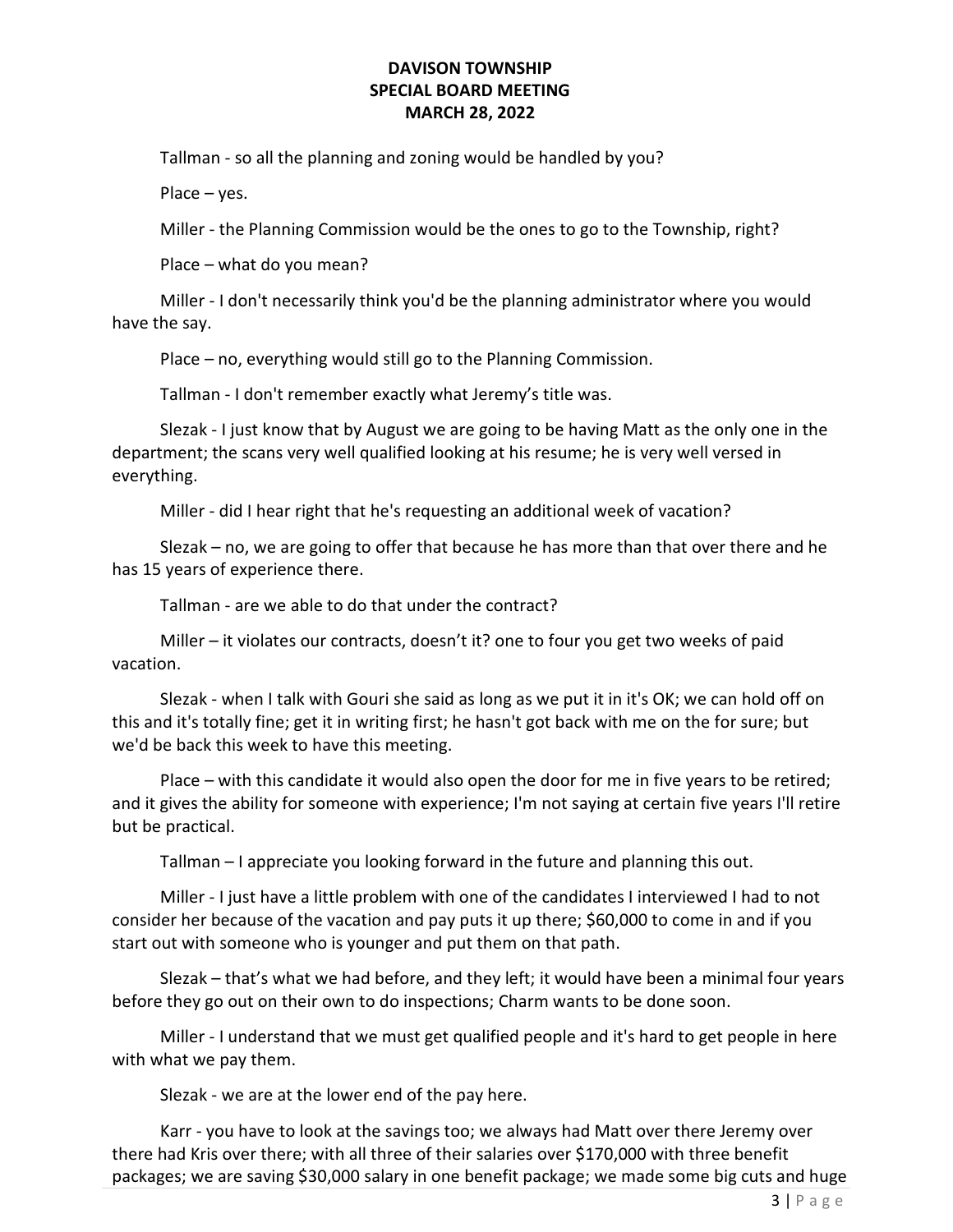savings.

Place - we can't operate less with the people we have now.

 Karr - the more qualified guy would get in there we wouldn't have to hire a part time person.

 Tallman - I get the vacation time because that's something you deal with everywhere you go; it is hard to have an employee leave a job that gets four weeks, and we only offer two weeks.

 MOTION BY KARR, SECOND BY GREEN to hire Michael Mantei at \$33.00/hour with additional week vacation pending approval from Gouri a total of three weeks. Roll Call; Miller – yes; Slezak – yes; Karr – yes; Green – yes; Tallman – yes. Motion carried unanimously.

Place – is that at the start or after probation period.

Slezak – after probation period.

Miller – will he give us an answer today?

Slezak – I hope so unless he is bathing in the sun.

### Ratify Union Contract for Salaried Workers GELC

MOTION BY MILLER, SECOND BY KARR to ratify union contract for salaried workers GELC.

 Miller - I see an article 11, hours worked building hours is 40 but we're bringing him at 35 hours.

Slezak – no this is for salaried.

 Tallman - I have lots of questions and because we didn't get it until late on Friday, I didn't have an opportunity to talk to Gouri; I would prefer that we table this and schedule another meeting or put it off until the next board meeting but that might be too long away; it came to us at 4:30 on Friday and it's 9:00 AM on Monday I didn't have any time to look it over.

 Miller – I would like some extra time as well; I went through it really quick but did not get to read it front and back.

Slezak - do you want to retract your motions then?

Miller – well no I think it would go to adopt it or not.

Slezak – yeah, we can adopt it or not.

Miller – would we vote it down and then come back with another motion?

Slezak – you are supposed to go right to a vote.

Karr – so are we going to schedule this for another date then? Are we in time crunch?

Slezak – we have already scheduled a new meeting for new contracts talk April 23.

Karr - for the other employees?